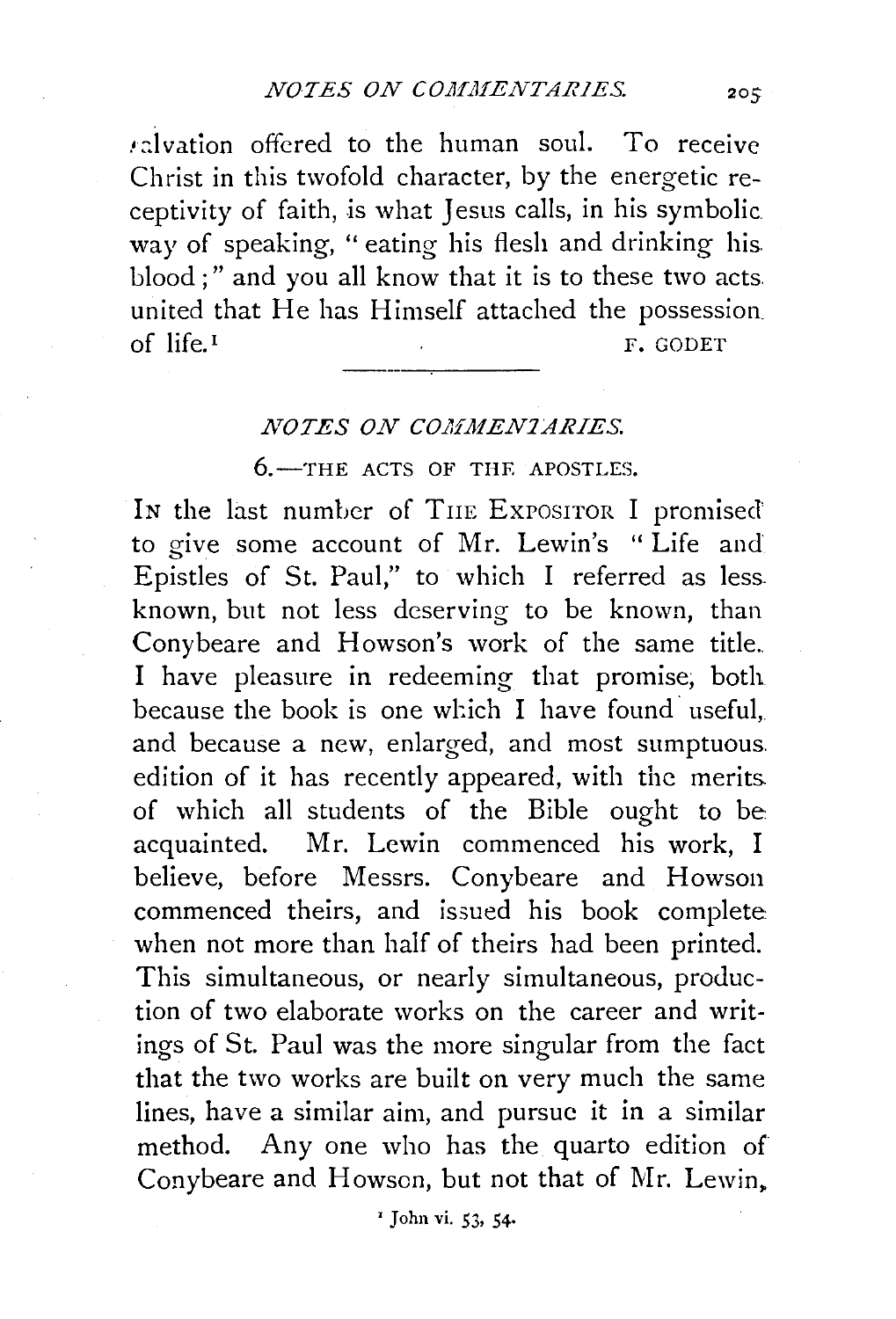rnay form a tolerably accurate conception of what the latter work is like, if he imagines what the former would have been had it been written by a learned .and religious layman some twenty years later, had it .also been still more lavishly illustrated and adorned.

The quarto is not however its earliest form. In the first edition  $(1851)$  it consisted of two somewhat dumpy octavos, adorned with no illustrations but a map and a few poorly-drawn plans. It was in this form that it grew familiar to my hands, and that I worked with it some ten or twelve years. In this case familiarity has only bred liking and esteem. Perhaps, indeed, love and long use put me in some danger of overrating it. But a man can only speak of a book, as of all things else, as he finds it ; and I have long found this book a most friendly and helpful· companion.

I doubt, indeed, whether I shall ever take to the quartos as kindly as to the octavos, for large and handsome quartos are heavy and awkward to use. But I must admit that, in every other respect, the :new edition is an immense improvement on the old. For one thing, the whole work has been carefully rewritten, rewritten from the most modern point of view, and with all the advantage not only of the most recent discoveries of criticism and research, but also of Mr. Lewin's studies of Biblical chronology- studies of which he has given us the results in his "Fasti Sacri." It is impossible, indeed, so much as to glance through these noble quartos without perceiving that the author has made his labour "a labour of love," one might almost say his "hobby," during the quarter of a century which has elapsed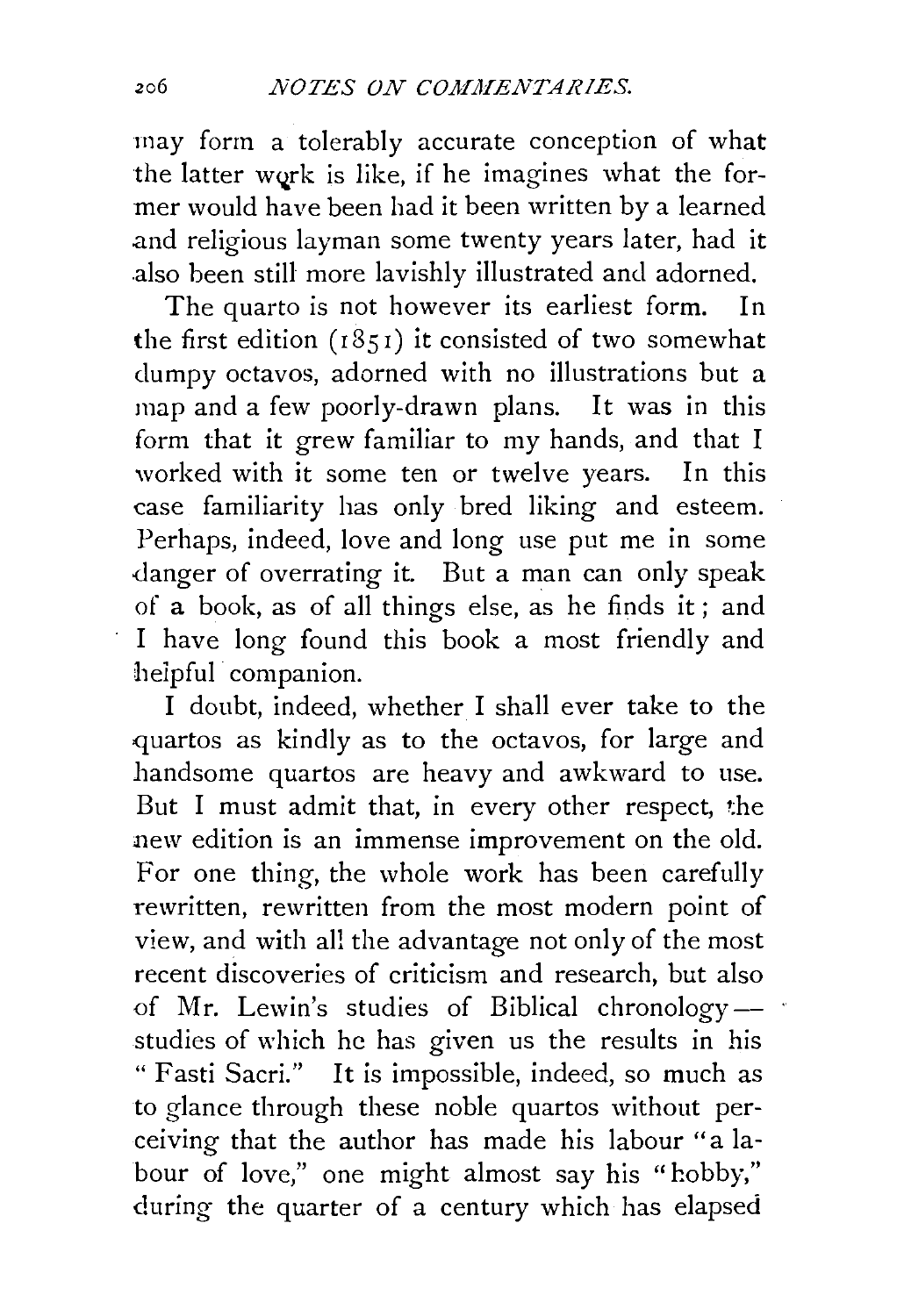since the first edition of it appeared. It is crowded with costly and beautiful illustrations, swept now and then from the most unlikely quarters. Whatever can throw light on the Apostle's career is pressed into the service, and even much that does not relate immediately to him, but helps to body forth the time in which he lived. All that history, literature, criticism, ruins, monuments, inscriptions, pictures, statues, charts, medallions, coins, gems, &c., can do to set forth the man and his time, may be found here. And these abundant, and well-nigh redundant, illustrations, which it must have taken the best part of a lifetime to collect, are used with a certain ease and mastery which shew that the author has studied every branch of his subject.

I have said that, in the new edition, the whole work is recast. And by that I do not mean simply that it has been revised; but that every paragraph has been rewritten, and almost every sentence. Much is added, much amended, a little omitted. By noting the omissions, corrections, additions, of only the first chapter of the work, I may at once mark the great superiority of this recent edition, and give the reader some notion of its quality.

Of omissions, perhaps the most remarkable is that of a very naïve and amusingly absurd piece of exegesis on page 6 of the earlier edition, which, standing so early in the book, may have led some Biblical .scholars to underrate its value.

"Saul was, perhaps, the only son, but there was certainly a sister, who afterwards married and settled at Jerusalem, and was the mother of a family.  $W_e$ *should even surmise that there was still another sister,*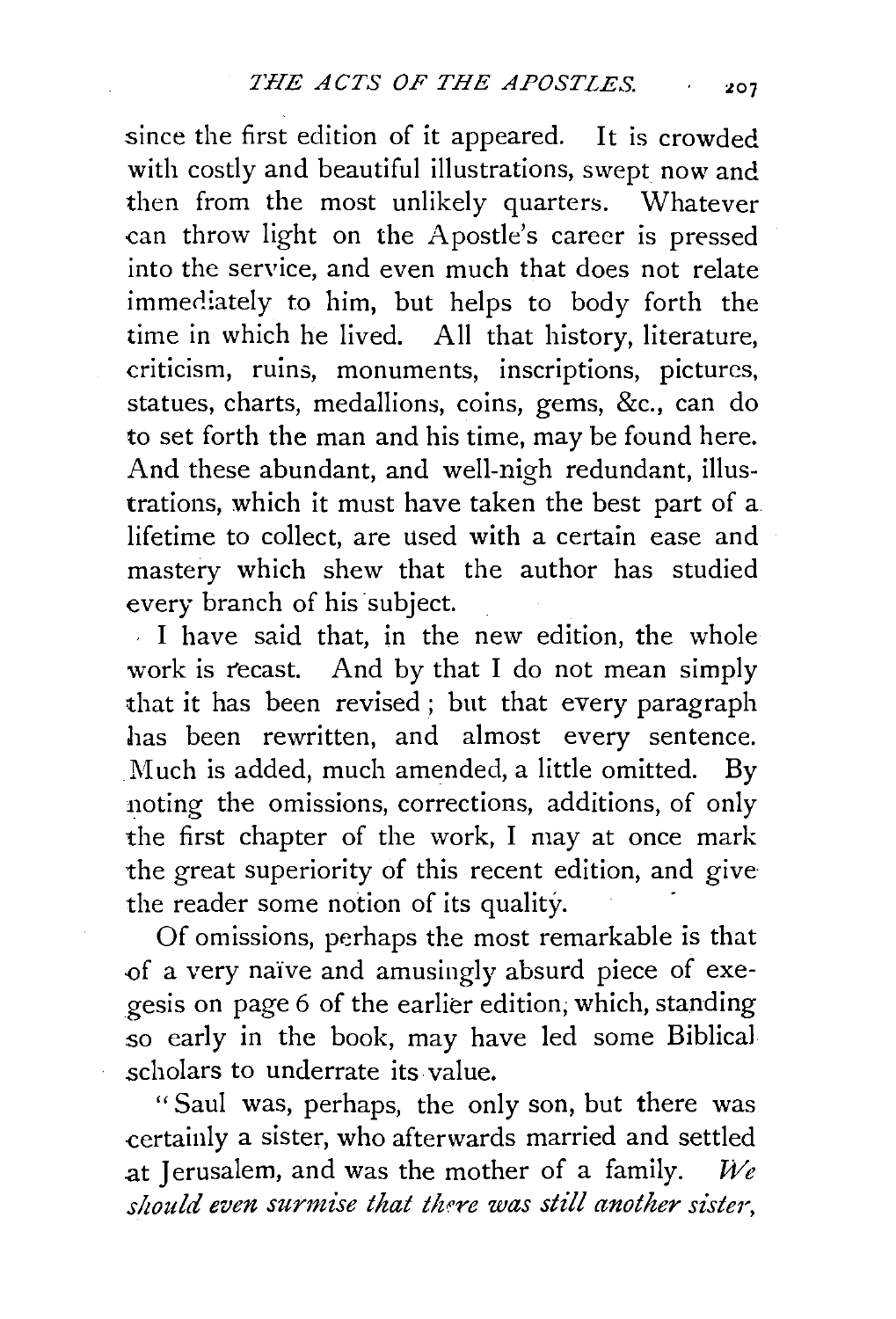for in the First Epistle to the Corinthians we read. *'Have we not power to lead about a sister* f' *a remmk*  which could scarcely have reference to one then a ma*tron, and whose superintendence of a household would*  necessarily preclude her from accompanying the wan*dering-so.fa homeless brother."* 

Happily all this is banished from the new edition, and the reader no longer trips over this stone of offence at the very outset of his journey. The corrections and amendments of this Chapter are mostly chronological, and shew that Mr. Lewin's " Fasti Sacri" studies have borne fruit. Whenever a date is needed, it is given, and thus the whole narrative is, as it were, hooped together. Not only so ; but, on reconsideration, he has seriously changed his chronology of the Apostle's whole life. Thus, for example, in the earlier edition we were told that Saul commenced his studies in Jerusalem " at ani early age, *perhaps at about twelve or thirteen,"* and •· passed *the next seventeen years* of his life at the Jewish capital ; " whereas, in the new edition, we are told that he probably commenced his studies in the schools of Jerusalem "at about ten," and " passed the *next quarter of a century* at the Jewish capital."

These corrections are valuable, and shew that the author has reconsidered every minute point in his. subject, as well as rewritten his book. But it is in the many, and sometimes large, additions he has made to it that the great value of the new edition consists. We have a specimen of them so early as on page 4, where, in the discussion on the probable modes in which the father of Saul obtained the Roman franchise, even " the most feasible hypothesis " is new.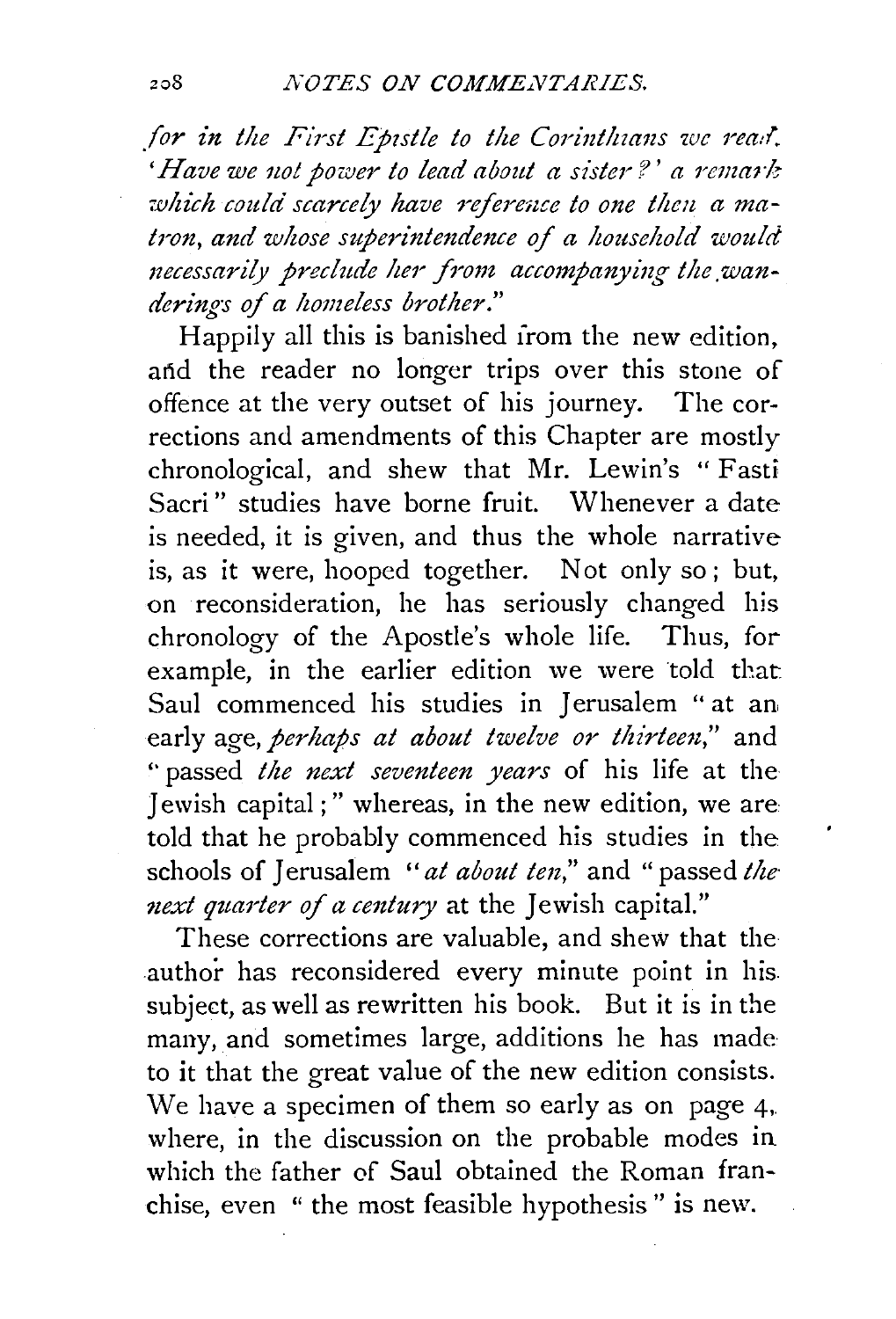" Perhaps the most feasible of all hypotheses is, that the Roman franchise was conferred on the father, or some ancestor, of Saul as a reward for distinguished services to the Roman state ; not indeed for military prowess in the field, as a rigid Jew could not conscientiously enlist in the Roman army, but for some exertion of his personal influence in favour of Octavius and Anthony, in their struggle against Brutus and Cassius. No city was more deeply involved in the intrigues of the day, or saw greater vicissitudes in consequence, than Tarsus; and the father, or ancestor, of Saul, as a wealthy burgess, may have been fortunate enough to side with the faction which eventually triumphed, and may then have reaped the reward of his zeal, and perhaps also of his sufferings, by receiving the diploma 1 of the Roman citizenship."

On page 6 we have at once a correction and an addition. In the first edition Mr. Lewin fixed the date 'of St. Paul's birth at A.D. 6 ; now he fixes it at A.D. 2, and he justifies his preference of the new date in a long and valuable note (too long to quote), full of erudition, a piece of work such as a workman loves, in which much thought and labour are disguised under an animated and flowing style.

On pages 10 and II we have an instructive passage on the traces of Rabbinical culture in the style of the Apostle, followed by a paragraph on his knowledge of Roman law which appears only in the later edition. After conducting Saul to the school of Gamaliel, where he was a fellow-student of Bar-

' See THE EXPOSITOR, vol. i. p. 294, *et seq.* 

VOL. VI.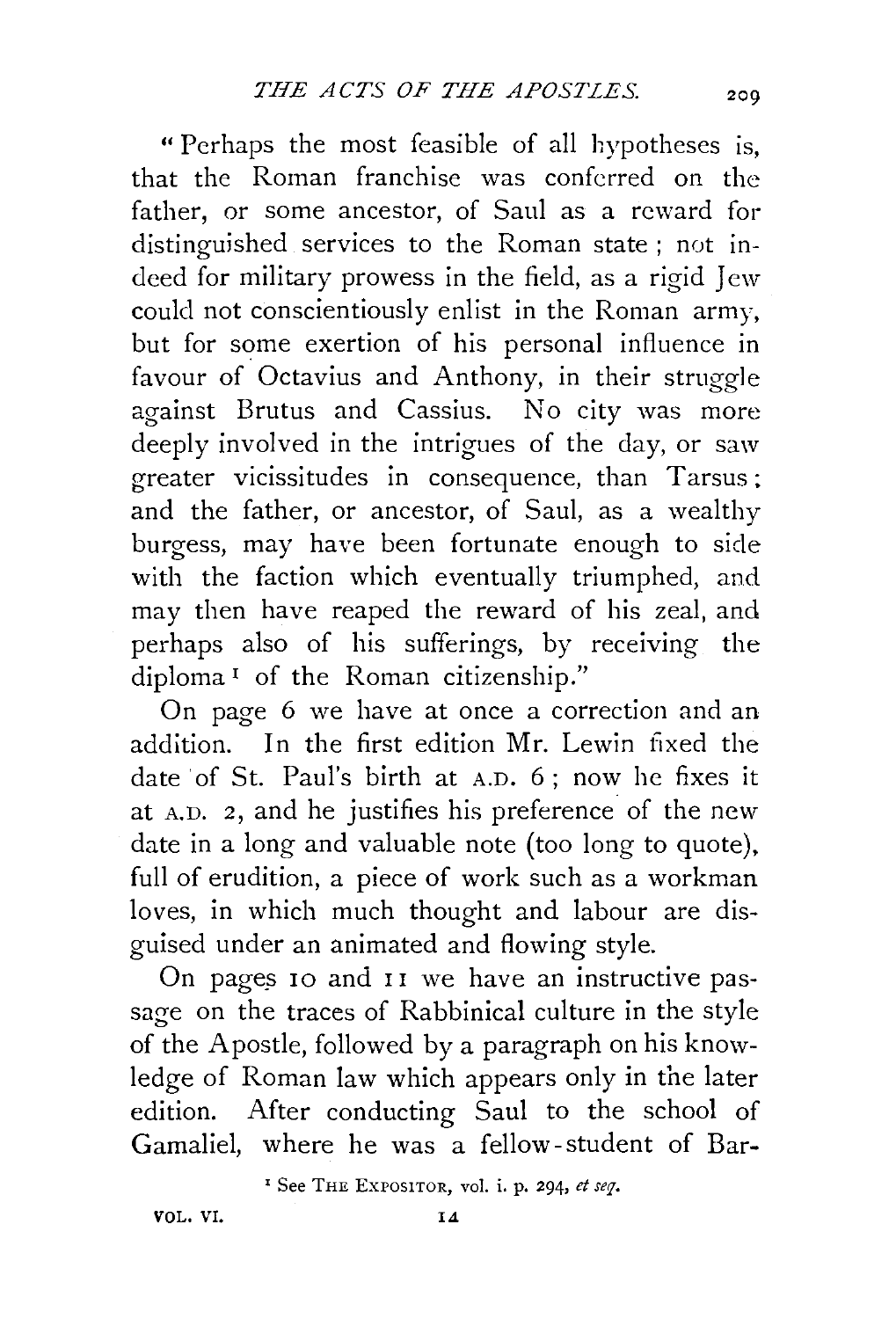nabas, whom he had before encountered at Tarsus,  $Mr.$  Lewin continues : $-$ 

" Saul now rapidly advanced in the study of the Law-that is, of the Jewish Scriptures and Traditions -or (as he expresses it himself), he was 'taught according to the perfect manner of the Law of the fathers.' 1 That he was intimately conversant with Holy Writ is attested by the readiness of his quotations and the felicity of their application. We may also trace in his writings the peculiar system adopted in the schools of Jerusalem for the instruction of the students. Questions were propounded, and then debated by the disputants, in the form of dialogue ; arguments were urged, and objections were suddenly interposed and answered. This will account for the abrupt style so familiar to the reader: 'What advantage then hath the Jew ? or what profit is there of circumcision ? ' $\alpha$  ' What then ? are we better than they?' 3 'What shall we say then that Abraham our father, as pertaining to the flesh, hath found ?'4 ' What shali we say then ? Shall we continue in sin, that grace may abound ?' $5$  'What then? shall we sin, because we are not under the law, but under grace? '6 'What shall we say then? Is there unrighteousness with God ? '7 and examples of the like kind might be multiplied without end. We also discover in his writings occasional allusions to the traditions of the Fathers, to which the learned doctors of the school of Hille! attached so much importance. Thus, we are startled by the mention of Jannes and Jambres, the names of the Egyptian sorcerers who

<sup>1</sup> Acts xxii. 3. • Rom. iii. I. <sup>3</sup> Ibid. iii. 9. • 4 Ibid. iv. I. <sup>5</sup> Ibid. iv. I. **4.** • 1 **bid.** iv. I. s Ibid. vi. 1. 6 Ibid. vi. 15· *7* Ibid. ix. 14.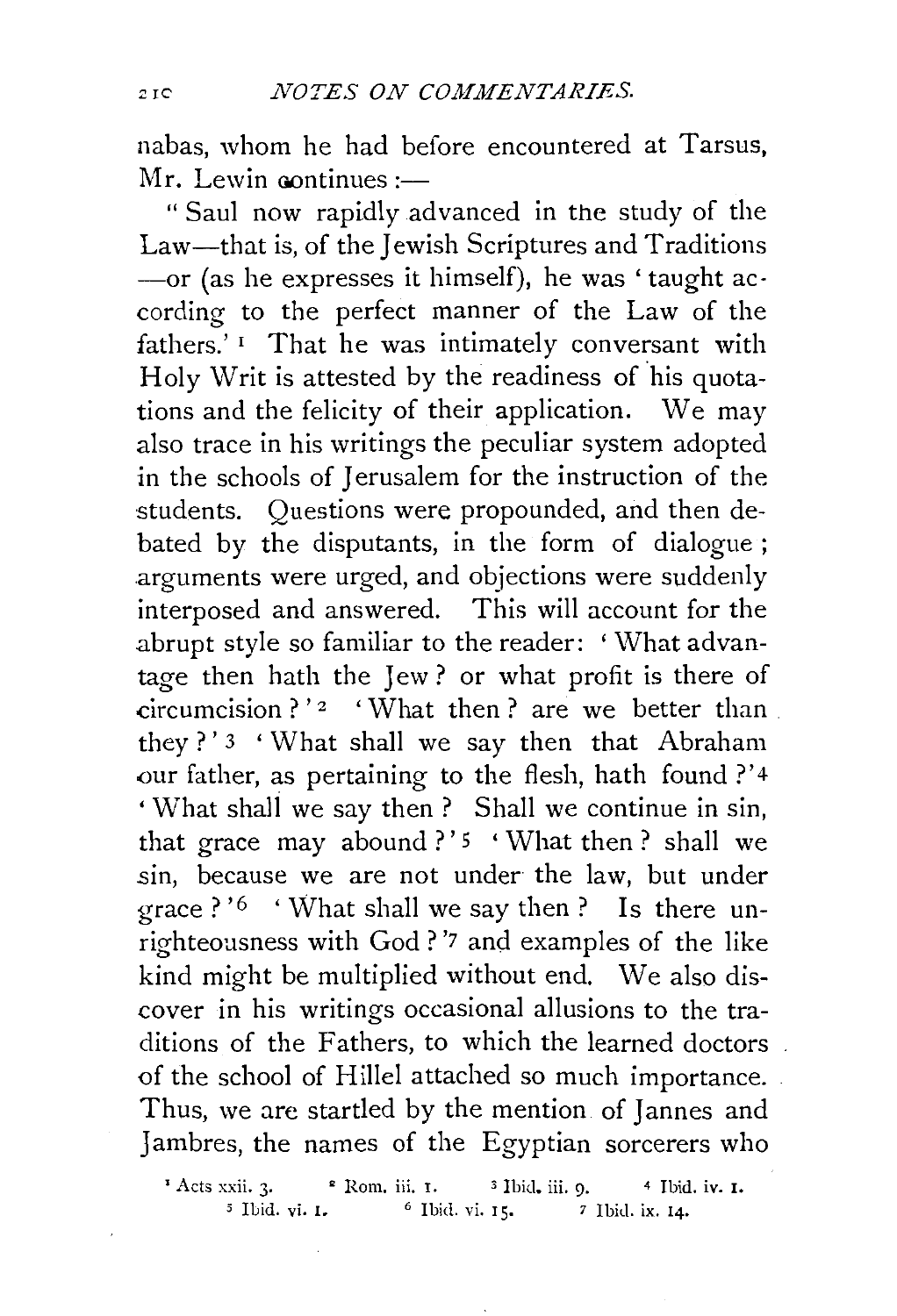withstood Moses.<sup>1</sup> In other places we are reminded ·of the mystical and hidden meanings to which the Jewish divines had recourse in their interpretation of Scripture. For instance, Hagar and Sarah, the bondwoman and the freewoman, are, in an allegory, 'to signify the servitude of the Law and the liberty of the Gospel.<sup>2</sup> We must remark, however, that the strength of Saul's mind enabled him to avoid the puerile conceits and idle fancies by which the Jewish commentaries were disfigured and rendered ridiculous.

" Saul, both as a scribe and a Roman citizen, would necessarily devote some portion of his time to the study of *foreign* law, and more particularly that of Rome. It excites no surprise that, at Philippi, he should extort from the Roman Duumviri, or Prætors, a· confession that they had broken the law under which they lived ;<sup>3</sup> or that he should have cautioned the officer about to put him to the torture, that, as a Roman citizen, he was exempt from the rack ; 4 or .that he should have pleaded his own cause before Felix and Festus, and, as a Roman citizen, have •exercised the right of appeal to the Emperor, and then have made his own defence before the highest tribunals at Rome." 5

Another valuable addition is made, on pages 12 .and r 3, to the proofs given in the previous edition .of St. Paul's familiarity with the literatures and philo- ·sophies of Greece and Rome. After noting his keen relish for the beauties of the Greek poets and dramatists, our author proceeds to urge :-

<sup>&</sup>lt;sup>1</sup> 2 Tim. iii. 8. <sup>2</sup> Gal. iv. 21. <sup>3</sup> Acts xvi. 3. 4 Ubid xxii. 25. S 2 Tim. iv. 16.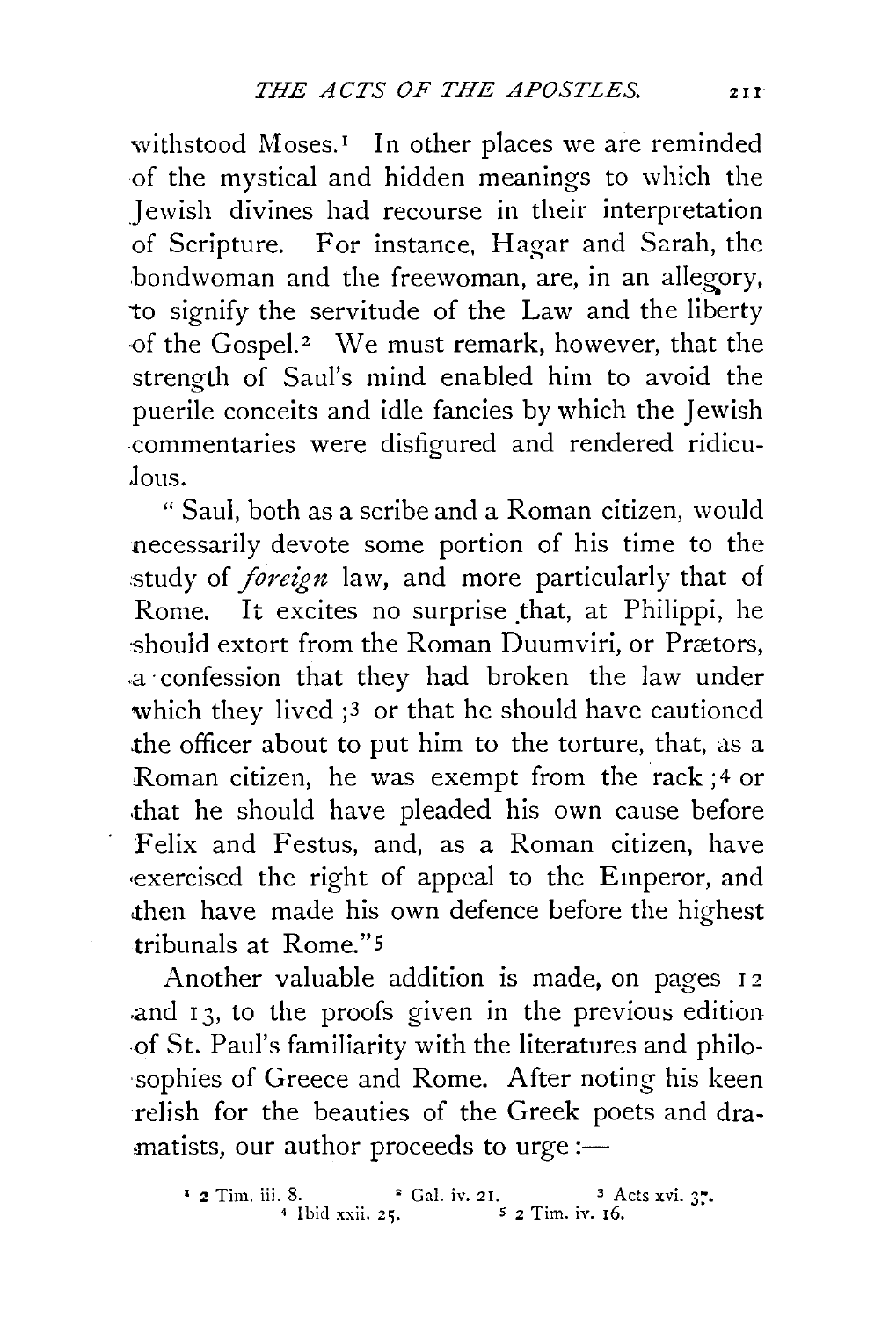"That Saul had an intimate acquaintance with the· Greek writings of his countryman Philo, is manifest. from the close proximity of the language of the Apostle to that of the Alexandrian philosopher. The thoughts and phrases, more particularly in the Epistle to the Hebrews,<sup>1</sup> are identical. Indeed, the contemplative turn of Saul's mind would lead him. naturally to study the philosophy of the Greeks generally. At Athens he encountered the Stoics. and Epicureans, and they would hardly have condescended to discuss such high matters with him, had he not been capable of doing battle with them. on their own ground. He must, therefore, have been. familiar with the doctrines of both schools, and his religious cast of thought would incline him to the Stoics rather than the Epicureans. Thus, in his address to the Areopagus, we find him echoing the. noblest sentiments of the Stoic philosophy. \Ve can also thus account for the great resemblance between. the language of Saul and that of Seneca, a Stoic philosopher. The explanation commonly offered is that Saul became acquainted with Gallio, the brother of Seneca, and, as a prisoner, was confided to the care of Burrhus, the captain of the prætorians, and the friend of Seneca; and that he thus became intimate with Seneca himself, and that each borrowed the thoughts of the other. But the truer solution is. that both had studied the learning of the same school of philosophy, and that the minds of both were deeply tinged with the colour of their early lucubrations."

<sup>&</sup>lt;sup>I</sup> This attribution of the Epistle to the Hebrews to the Apostle Paul shews. that Mr. Lewin is not quite sound in the critical faith. But it must not be assumed that he has not weighed the arguments on the other side. Proof to- the contrary is to be found in vol. ii. chap. 7.